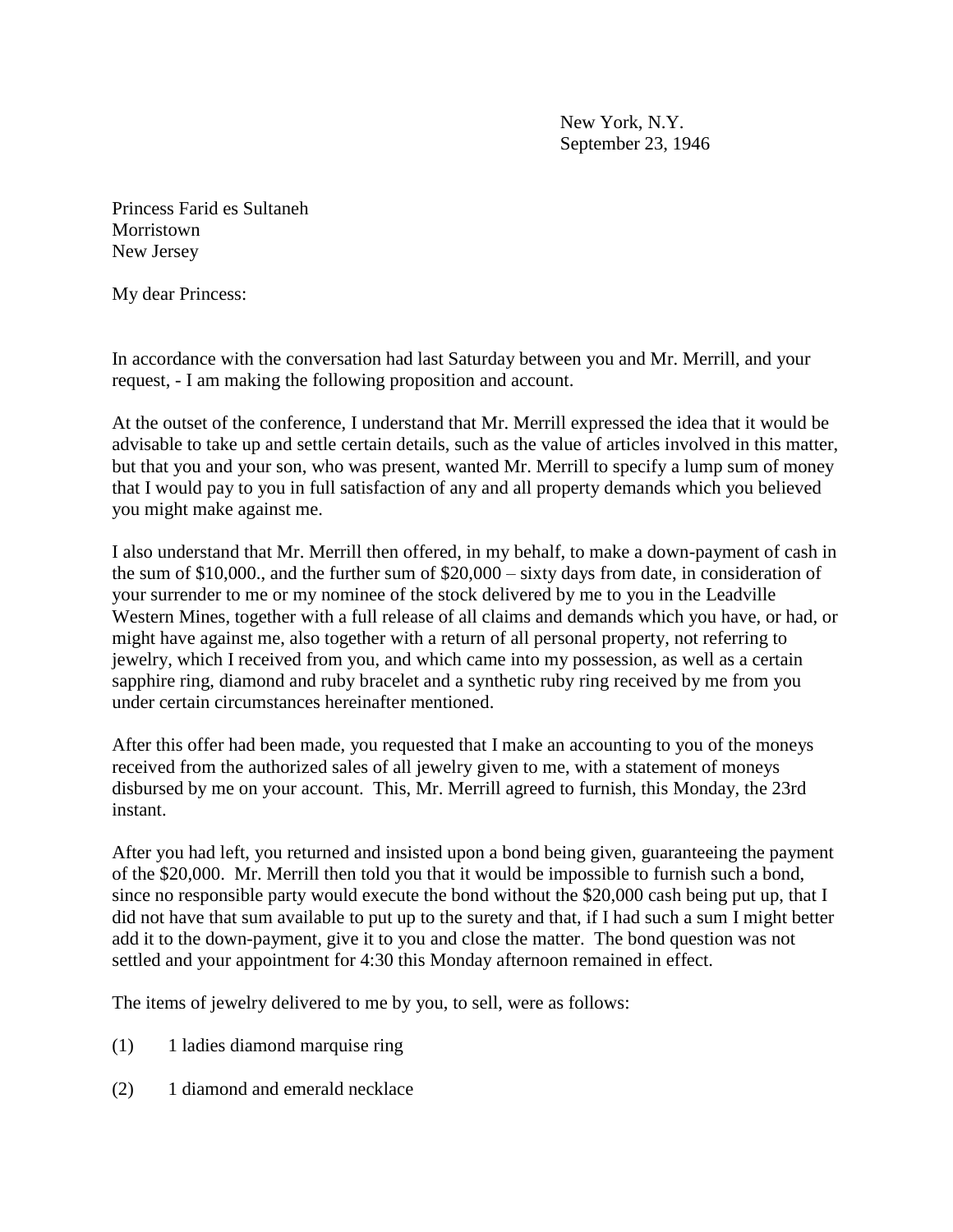- (3) 1 diamond chain (broken up)
- (4) 1 sapphire ring
- (5) 1 diamond and ruby bracelet
- (6) 1 synthetic ruby ring

I sold all of these items for the sum of \$29,200. It is to be presumed that I secured the best price obtainable after the most diligent efforts. For the first item, I was given \$23,000. and \$6200 for the remaining items.

This transaction of the marquise ring was with Appel & Van Cleef, at the corner of Fifth Avenue and 42nd St., where you had had the ring for sale for a long time, to which concern you had taken me yourself. You will also recollect that this firm have showed and endeavored upon numerous occasions to sell the ring. The necklace brought \$2500, the chain \$250, the sapphire ring \$1750., the bracelet \$1500., and the synthetic ruby ring \$200.

Mr. Merrill, I understand, informed you that I had the last three items, which he proposed should be returned to you. Mr. Merrill was mistaken as to my present possession of these three articles. However I am quite certain that I can obtain them and turn them over to you as part of the arrangements, as proposed by Mr. Merrill, and should I not be able to do so, the offer will be increased by an amount equal to the amount for which I sold them.

I understand that you demand the return of certain other personal property, sent to me by you. These articles were, 3 sets of dishes, 4 candleabras, 2 brass lamps, 12 serving dishes, a rung, and 2 porcelain vases. I understand that you sent to me more articles than those enumerated, but I understand that you know that they did not reach me and have never been in my possession. I am in a position to prove this statement.

The truck owned by you, in which some of the missing articles were shipped, and of which you delivered to me in a bill of sale, was sold by me for \$600., after I had expended \$220. on account of its cracked block. I did not handle the trucking or packing of any of these articles. I understand that a glass vase, sent by you, was broken in a collision and that Murane who transported some of the articles has made an affidavit that certain linen and silverware were stolen enroute. In any event, I did not receive these articles.

You can have all of the articles which I received, but I doubt that their value to you would equal the expense of careful packing and shipping to you. I suggest that you fix a reasonable price therefor. Perhaps you and Mr. Merrill can come to an agreement, and the amount added?

Of course, unlike the jewelry understanding, when that was turned over to me,-all the other property was a gift from you to me, but that is immaterial as far as this adjustment is concerned.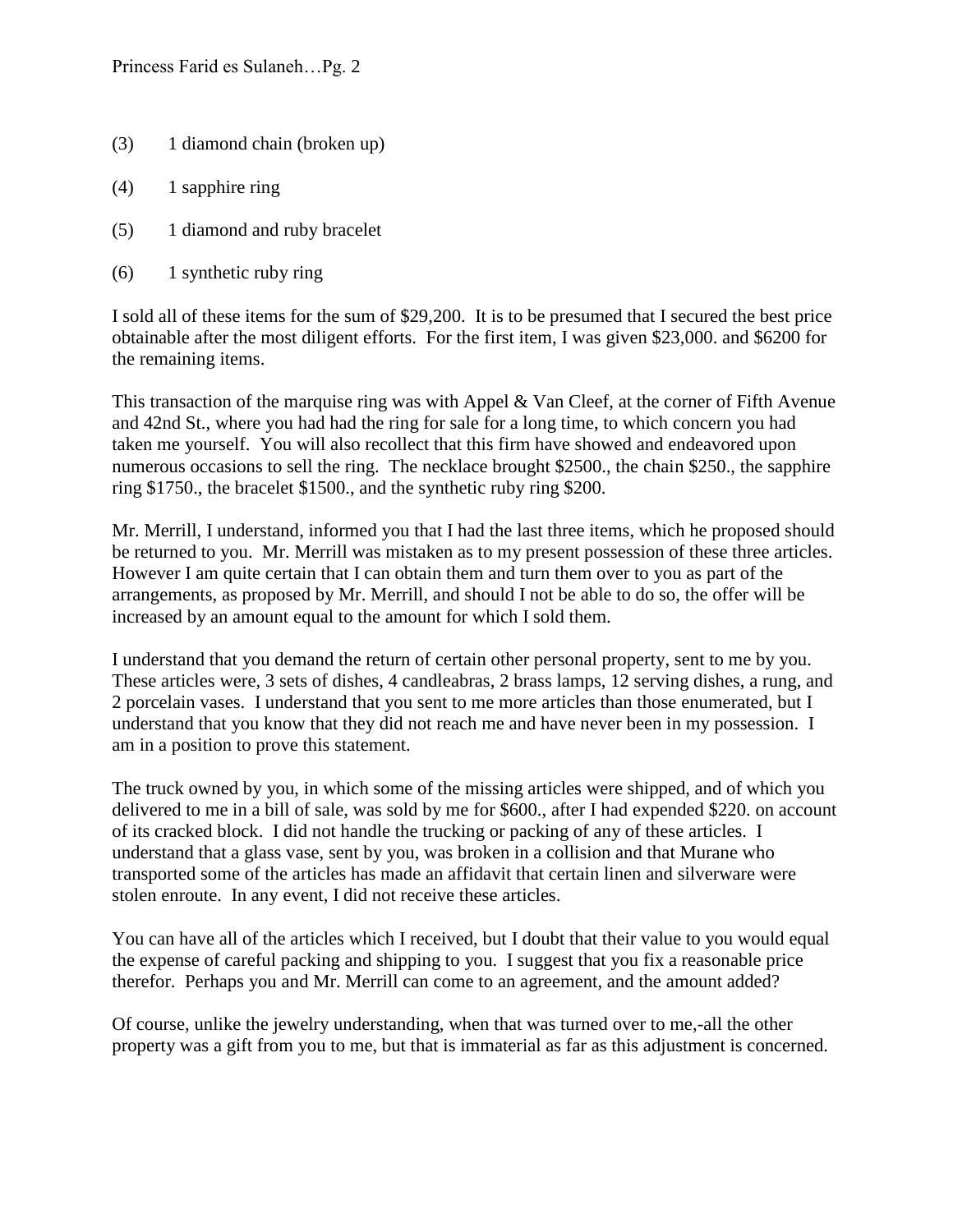To make clear the transaction as to the jewelry, the facts are that you turned over these articles to me to sell for as much as I could get for them. You did this so that I might not lose control of the mining properties in Arizona, in which I had invested a fortune. With the help mentioned, I was able to buy 200,000 shares of stock in the company controlling these properties and, in this way, recovered control..

In return for whatever I might derive, as proceeds from the sale of the jewelry, I gave you my note for \$50,000., payable in August 1946 and delivered to you the 200,000 shares of stock, as security, with the understanding that the sum of \$50,000. in the note would be sufficient to cover any obligation on my part and that my actual obligation would be the total, for which I might be able to sell the jewelry after the deduction of the sums disbursed by me on account of certain income tax litigation, referred to hereinafter. Mr. Merrill informs me that at the conference, you acquiesced in this statement of our agreement.

When I first met you, before the jewelry transaction was thought of, you were in great distress on account of certain income tax matters. The United States had determined deficiencies for the years, 1937-'38-and '39. Your then attorney had filed a protest and a petition to the U.S. Tax Court for a re-determination. The Income Tax Bureau Office in New York City had no confidence in you, accused you of evading payment of upwards of \$200,000. taxes for a prior year, and was most antagonistic toward you. Your case had been adjourned four times, and the Bureau claimed that these continuances had been obtained improperly. The Bureau bitterly accused your attorney of non-cooperation and discourtesies. This trial was set for the September 1945 term at New York, and all pleas for further continuance were unavailing.

You owned valuable real estate from which a tax judgment could be collected. You asked me to help you. I recommended to you the employment of August Merrill of Utica, New York, a lawyer of outstanding ability and of long and wide experience. You had no money to pay at present or perhaps a fee in the future. Mr. Merrill came to New York City and, at my request, took your case. There was not time to prepare for the trial. Mr. Merrill, with the assistance of Washington counsel, secured through the Washington office, an adjournment of three months.

From that time until the January 1946 term, Mr. Merrill gave most of his time to preparation of the case for trial. The amount, involved, with interest, ran, as I recollect, to upwards of \$40,000. It became necessary for Mr. Merrill to secure the services of a New York accounting firm, a New York counsel and an actuary. I paid Mr. Merrill his fee and his expenses. The Bureau and Mr. Merrill, just before the trial was to commence, entered into a stipulation of facts, which was submitted to the Court and approved. This saved considerable expense, and furnished proof of facts without dispute. Moreover, it was doubtful whether all of these facts could have been established, because of the lapse of time and other difficulties.

Further, I recollect that Mr. Merrill, in one item, reduced, by this stipulation, your liability in the amount of \$1600. Mr. Merrill and his New York associate handed up to the Court an excellent brief, upon the preparation of which much time and hard work were spent. Although the Tax Court defeated you, both counsel and other good tax lawyers have expressed the opinion that you will succeed on appeal, which has been or is about to be taken.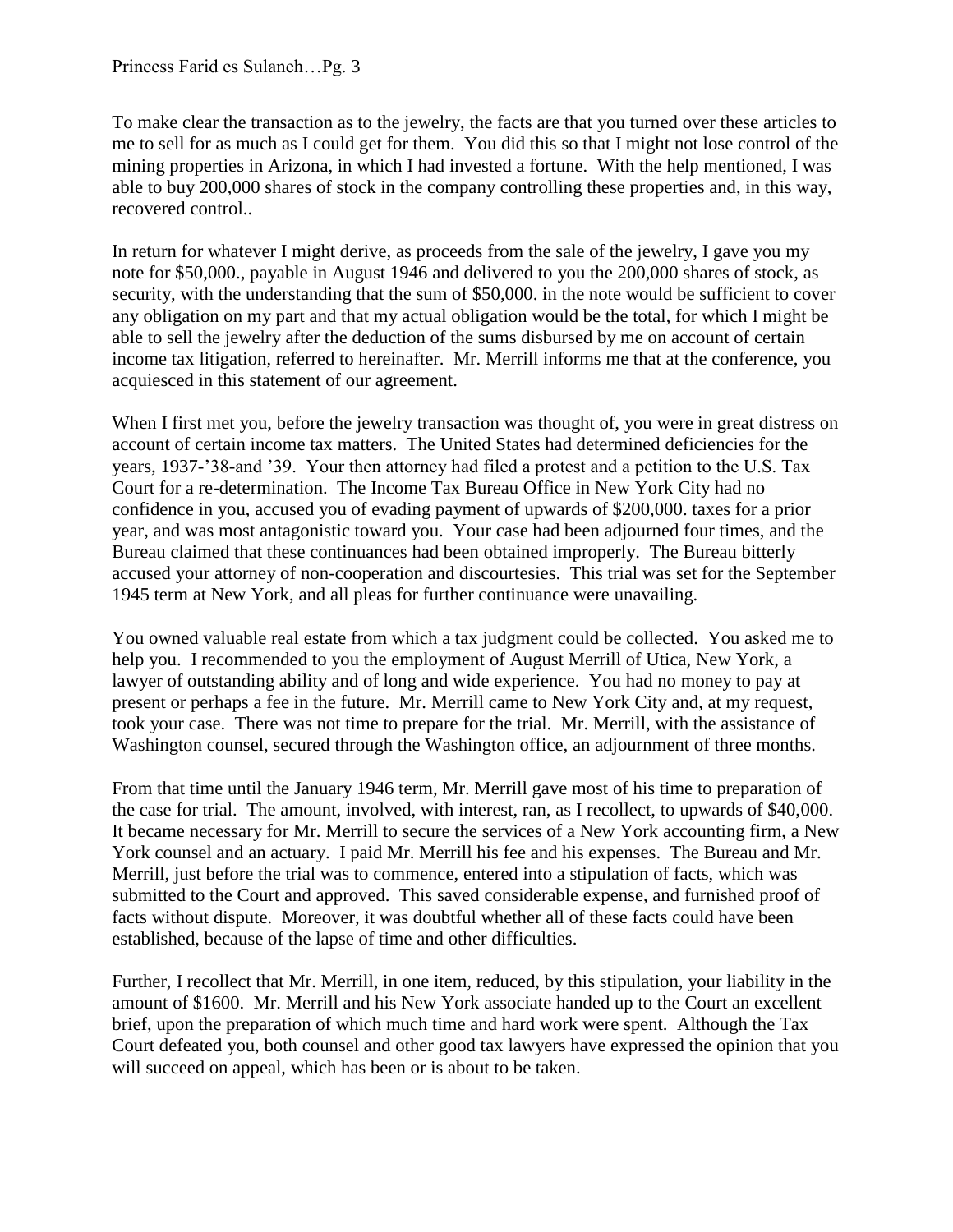You know you have paid nothing, toward the expense of conducting this case. Further, I have paid for the services and disbursements on appeal to the U.S. Circuit Court of Appeals on the 2nd Circuit and recently paid Mr. Merrill's associate, Herbert E. Kaufman, 11 West 42nd Street, the disbursements and his fee on this appeal, namely, \$1750.

Mr. Merrill made numerous trips to New York City in connection with this case. A much greater expense was my frequent trips made at your request from the Coast to New York.

Some of the items of disbursements made by me in connection with your matters are, as follows:

## . . . . . . . . . . . . . . . . . . . .

| H.E. Kaufman, Esq., Legal services and disbursements\$                                                                                              | 1750.00 |
|-----------------------------------------------------------------------------------------------------------------------------------------------------|---------|
| August Merrill, Esq., Utica, New York, for legal services rendered by him                                                                           | 1350.00 |
| Expense of eleven trips made by me, at your request, from California to<br>New York City, together with expense at New York City in connection with | 8250.00 |
| August Merrill, Esq., legal services rendered and disbursements incurred in<br>connection with your 1937-1938 and 1939 income tax case, and your    | 4000.00 |
|                                                                                                                                                     | 3000.00 |
| Your expenses of trips from New York City to Phoenix, Arizona, and return                                                                           | 325.00  |
|                                                                                                                                                     | 95.00   |
| Numerous telephone and telegrams – not able to itemize or total                                                                                     | ?????   |
|                                                                                                                                                     |         |